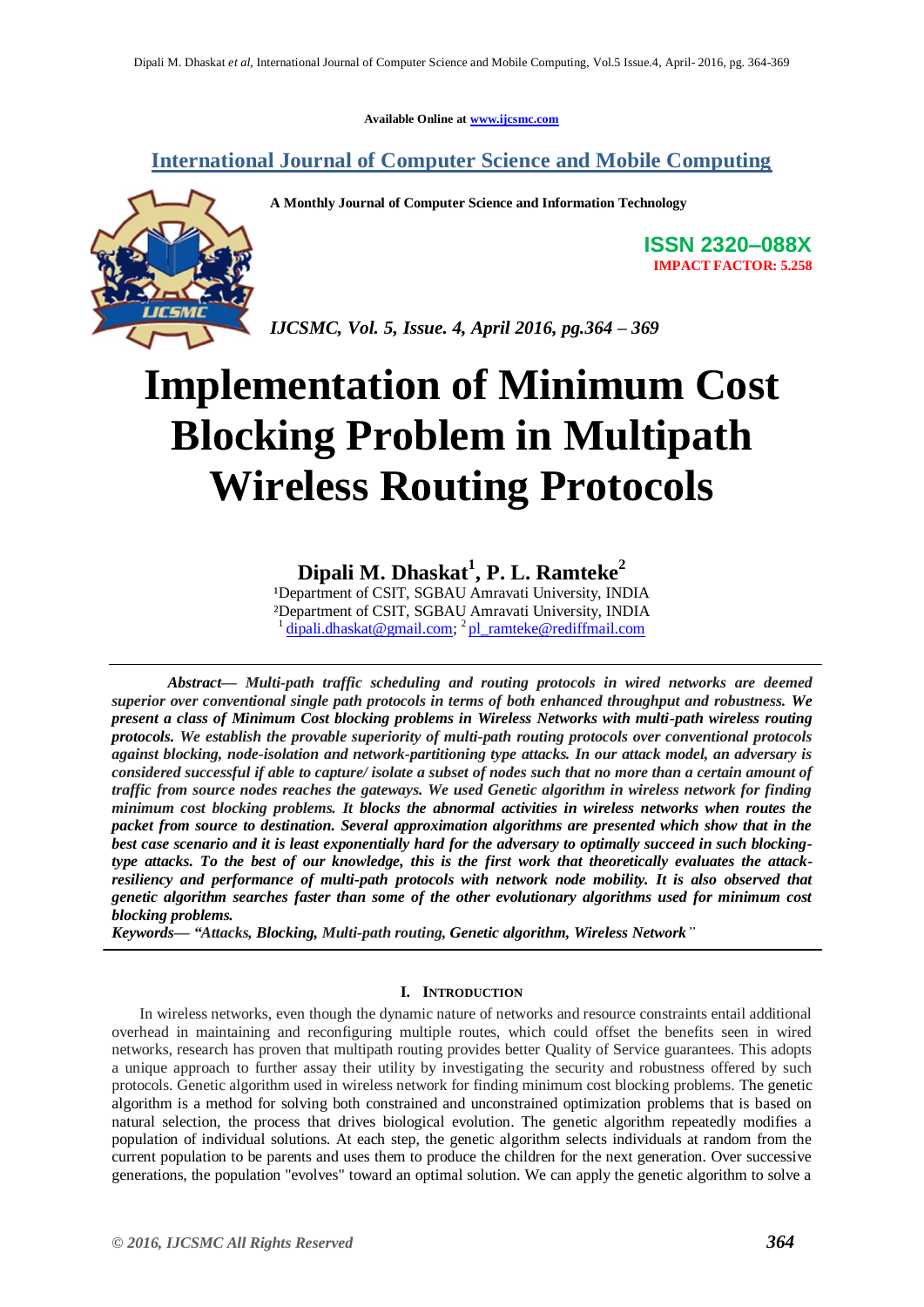variety of optimization problems that are not well suited for standard optimization algorithms, including problems in which the objective function is discontinuous, non differentiable, stochastic, or highly nonlinear. The genetic algorithm can address problems of mixed integer programming, where some components are restricted to be integer-valued. Wireless Networks are considered as the underlying representative network model. They have a unique system architecture where they have nodes communicating wirelessly over multiple hops to a backbone network though multiple available network gateways. Primary traffic in the WMNs is between the backbone network and mobile nodes/stationary. These make wireless network ideal candidates for applying the full scope of any wireless multi-path protocols and study the impact of these attack scenarios.

### **II. LITERATURE REVIEW**

System demonstrates the superiority of multi-path protocols over traditional single path protocols in terms of resiliency against blocking and node isolation-type attacks, especially in the wireless networks domain. Multi-path protocols for wireless network make it extremely hard for an adversary to efficiently launch such attacks. Multi-path routing protocols unlike standard routing protocols intend to discover multiple paths between source and a destination node. Their utility lies in compensating for the dynamic and unpredictable nature of networks. Specifically, the multiple paths provide load balancing, fault tolerance and higher aggregate bandwidth. It has been proven that using multi-path routing in dense networks enhances performance and result in better throughput than unipath routing. Specifically, the multiple paths provide load balancing, fault tolerance and higher aggregate bandwidth. a new multi-path routing protocol for heterogeneous networks where they choose QoS as a routing metric. However, it is important to note that unlike unipath routing, multi-path routing metrics are aggregate in nature, i.e., paths at each hop are chosen to maximize/minimize the *sum* of the individual paths at each hop and not choose the best path each hop.

#### *A. About Genetic Algorithm*

The genetic algorithm is a method for solving both constrained and unconstrained optimization problems that is based on natural selection, the process that drives biological evolution. The genetic algorithm repeatedly modifies a population of individual solutions. At each step, the genetic algorithm selects individuals at random from the current population to be parents and uses them to produce the children for the next generation. Over successive generations, the population "evolves" toward an optimal solution. We can apply the genetic algorithm to solve a variety of optimization problems that are not well suited for standard optimization algorithms, including problems in which the objective function is discontinuous, non differentiable, stochastic, or highly nonlinear. The genetic algorithm can address problems of mixed integer programming, where some components are restricted to be integer-valued. Genetic algorithm generates a population of points at each iteration. The best point in the population approaches an optimal solution. It selects the next population by computation which uses random number generators.

#### *B. About NS2*

The network simulator is discrete event packet level simulator. The network simulator covers a very large number of applications of different kind of protocols of different network types consisting of different network elements and traffic models. Network simulator is a package of tools that simulates behaviour of networks such as creating network topologies, log events that happen under any load, analyse the events and understand the network. Well the main aim of our first experiment is to learn how to use network simulator and to get acquainted with the simulated objects and understand the operations of network simulation and we also need to analyse the behaviour of the simulation object using network simulation.

Network Simulator is mainly based on two languages. They are C++ and Tcl. Tcl is the object oriented version of Tool Command language. The network simulator is a bank of different network and protocol objects. C++ helps in the following way:

- 1) It helps to increase the efficiency of simulation.
- 2) It is used to provide details of the protocols and their operation.
- 3) It is used to reduce packet and event processing time.

Tcl helps in the following way:

- 1) With the help of Tcl we can describe different network topologies
- 2) It helps us to specify the protocols and their applications
- 3) It allows fast development
- 4) Tcl is compatible with many platforms and it is flexible for integration
- 5) Tcl is very easy to use and it is available in free.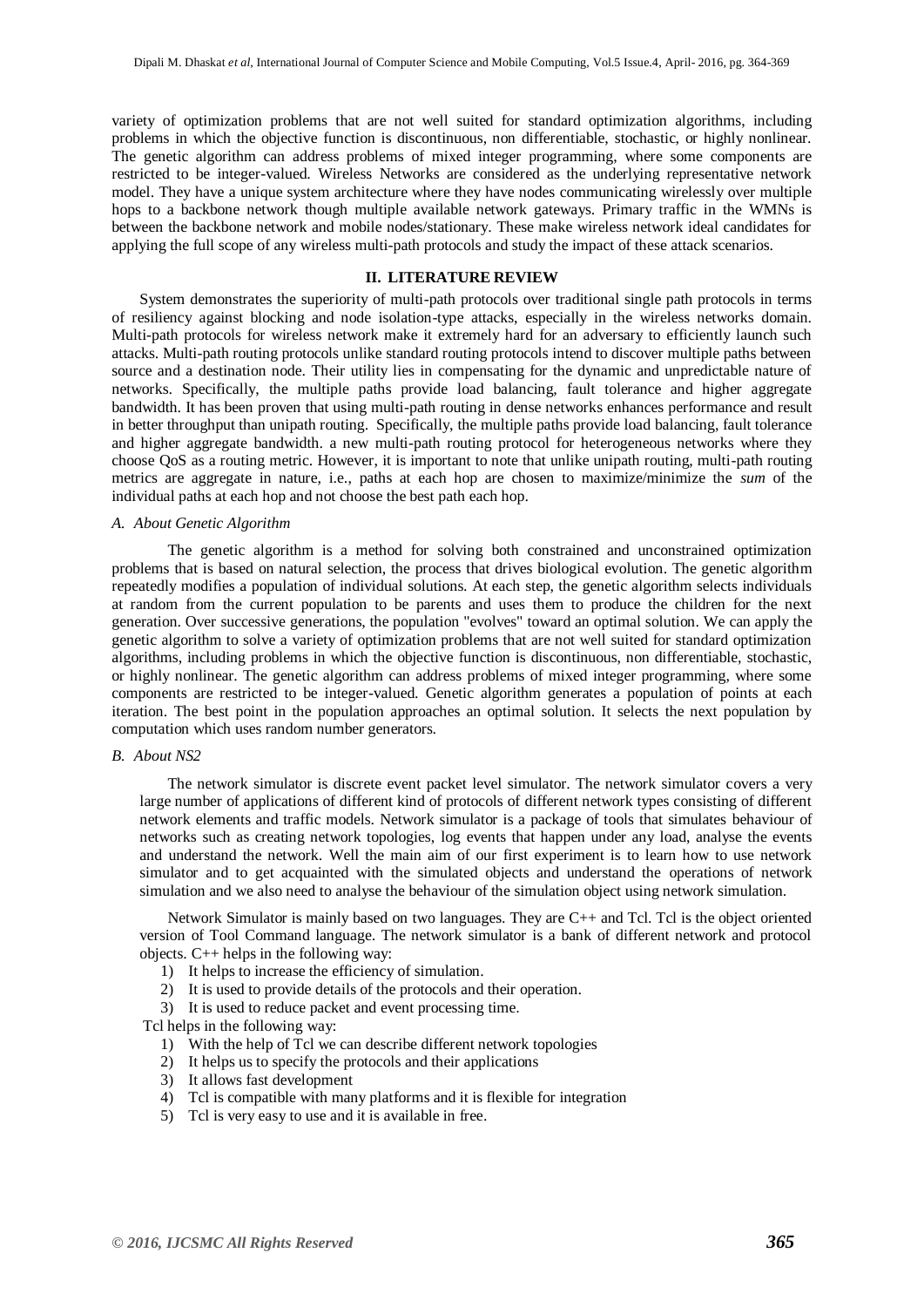### **III.ANALYSIS OF PROBLEM**

The initial goal of this work was to study and analyse techniques to support multi-path routing in wireless networks. When we use unipath for sending packets from source to destination. Path will block sometimes so that packet does not reach to destination. If we used unipath, it also takes time for sending packet. So we used multipath routing protocol for minimum cost blocking problem. From the works surveyed, AODV-DM emerged as a protocol able to find non interfering routes with a reasonable signalling cost. Unfortunately, the latency in the discovery of the second route seemed very large. Our first idea was to modify the protocol in an attempt to speed up the route discovery process. Eventually, this effort leads to the design of a cluster-based algorithm for route discovery and maintenance. Multi-path traffic scheduling and routing protocols in wired networks are deemed superior over conventional single path protocols in terms of both enhanced throughput and robustness. In wireless networks, even though the dynamic nature of networks and resource constraints entail additional overhead in maintaining and reconfiguring multiple routes, which could offset the benefits seen in wired networks, research has proven that multi-path routing provides better Quality of Service guarantees. Blocking, node-isolation and network-partitioning type attacks are easy to launch and are effective in the wireless networks domain due to channel constraints and dynamic network topologies.

In this subsection we study routing protocols that use multiple paths rather than a single path in order to enhance network performance. The fault tolerance (resilience) of a protocol is measured by the likelihood that an alternate path exists between a source and a destination when the primary path fails. This can be increased by maintaining multiple paths between the source and destination at the expense of increased energy consumption and traffic generation. These alternate paths are kept alive by sending periodic messages. Hence, network reliability can be increased at the expense of increased overhead in maintaining the alternate paths. We proposed an algorithm that routes data through a path whose nodes have the largest residual energy. The path is changed whenever a better path is discovered. The primary path will be used until its energy falls below the energy of the backup path, at which time the backup path is used. Using this approach, the nodes in the primary path will not deplete their energy resources through continual use of the same route, hence achieving longer life. However, the path switching cost was not quantified in the article. We proposed the use of a set of suboptimal paths occasionally to increase if time of the network. These paths are chosen by means of a probability that depends on how low the energy consumption of each path is. The path with the largest residual energy when used to route data in a network may be very energy-expensive too, so there is a trade off between minimizing the total power consumed and the residual energy of the network. We proposed an algorithm in which the residual energy of the route is relaxed a bit in order to select a more energy efficient path.

In multipath routing was used to enhance the reliability of wireless network. The proposed scheme is useful for delivering data in unreliable environments. It is known that network reliability can be increased by providing several paths from source to destination and sending the same packet on each path. However, using this technique, traffic will increase significantly. Hence, there is a trade-off between the amount of traffic and the reliability of the network. This trade off is studied in using a redundancy function that is dependent on the multipath degree and failing probabilities of the available paths. The idea is to split the original data packet into sub packets and then send each sub packet through one of the available multipath. It has been found that even if some of these sub packets are lost, the original message can still be reconstructed. According to their algorithm, it has also been found that for a given maximum node failure probability, using a higher multipath degree than a certain optimal value will increase the total probability of failure. Directed diffusion is a good candidate for robust multipath routing and delivery. Based on the directed diffusion paradigm, a multipath routing scheme that finds several partially disjoint paths is studied in alternate routes are not node disjoint, i.e., routes are partially overlapped. It has been found that the use of multipath routing provides a viable alternative for energy-efficient recovery from failures in wireless network. The motivation for using these braided paths is to keep the cost of maintaining the multipath low. The costs of alternate paths are comparable to the primary path because they tend to be much closer to the primary path.

#### **IV. GENETIC ALGORITHM FORMULATION**

In a genetic algorithm, many individual solutions are randomly generated to form an initial population. This population then evolves over successive generations to give better solutions. Each generation is comprised of various phases, the most important being – fitness evaluation, selection (competition), reproduction (cross-over) and mutation. Fitness evaluation is the step in which the quality of an individual is assessed. Selection is an operation used to decide which individuals to use for reproduction and mutation in order to produce new search points. Reproduction is the process by which the genetic material in two or more parent individuals is combined to obtain one or more offspring. Mutation is normally applied to one individual in order to produce a new version of it where some of the original genetic material has been randomly changed.

An individual is represented as a string of numbers known as a chromosome. Chromosomes are composed of genes where each gene is a set of values called alleles that represents an encoded decision variable. The binary encoding scheme of the decision variables is used for test interval optimization, due to its simplicity in mutation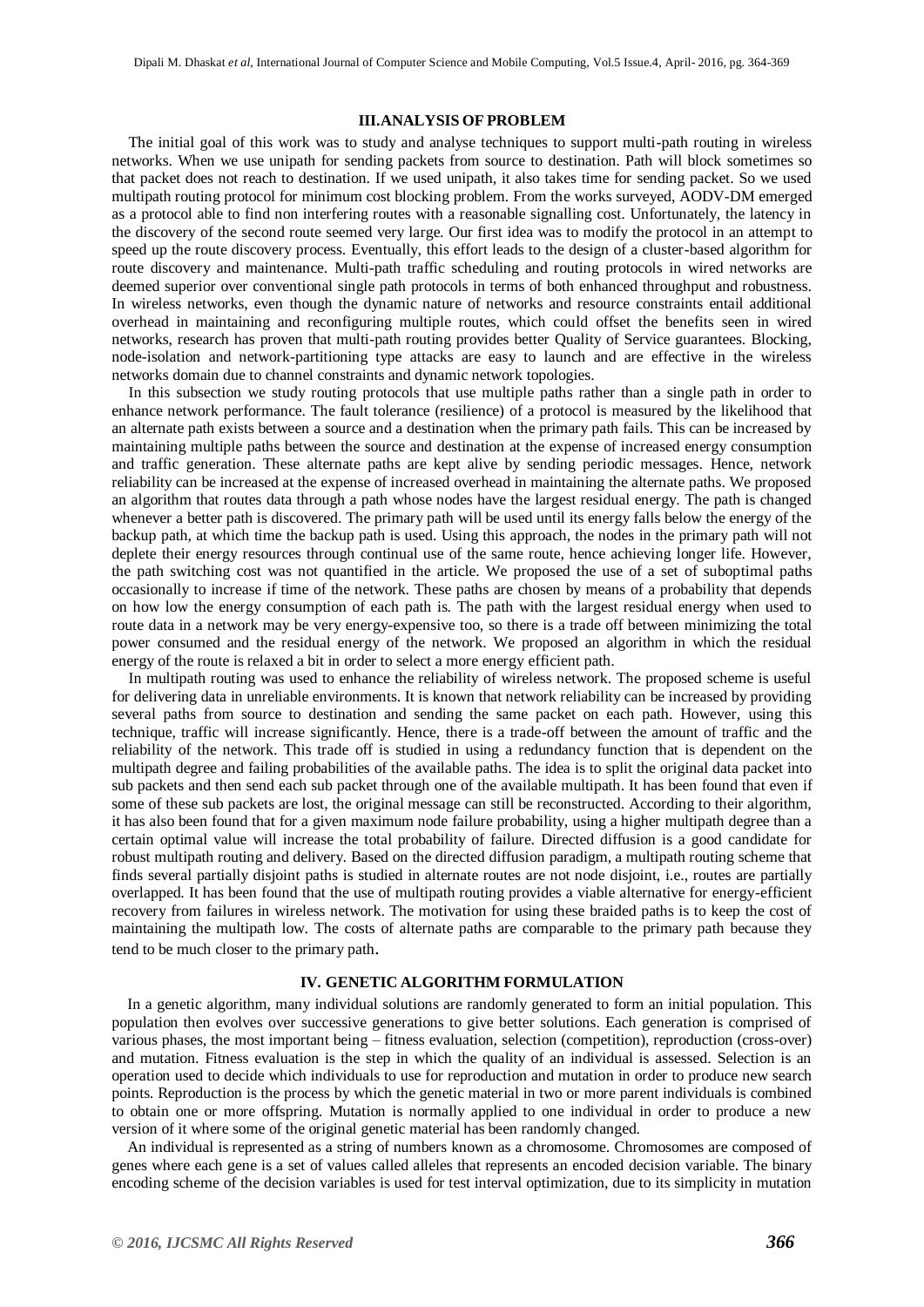operation and also because the range constraint is automatically implicit. . In a black hole attack, a particular node in a network falsely advertises a route based on metrics specific to the protocol to the destination node so as to force the route discovery algorithm to choose a route through in it. The actual black hole attack occurs when the malicious node drops packets and hence blocks paths to the destination. Similarly, in a wormhole attack, an attacker records at packets at one location in the network, tunnels them to another location, and retransmits them into the network. However, it has to be also noted that multi-path routing is not necessarily affected by wormhole attacks. We do not consider black hole and wormhole attacks explicitly in this paper. Further, Sybil attack where a node can be assigned multiple identities is precluded from our threat model since the focus is on primarily the blocking attack.

*A. Energy*

A wireless network interface can be in one of the following four states: Transmit, Receive, Idle or Sleep. the protocols selecting the path consuming the minimum energy. The advantage is that each transmission of a packet from its source to its destination minimizes the energy consumed.

```
BEGIN { total pkts = 0;count = 0;
      }
     \{ event = $1
            time = $2energy = $6printf"%f %f\n",time,energy
      }
  END {
      }
```
#### *B. Throughput*

In wireless network, network throughput is the average of successful message delivery over a communication channel. This data may be delivered over a physical or logical link, or pass through a certain network node. The throughput is usually measured in bits per second or data packets per time slot.

```
BEGIN { \text{start} = 0;
         sent_packets = 0;
         count = 0:
          thruput=0;
}
     { event = $1time = $2node id = $3 pkt_size = $8
           level = $4 if(event=="s")
              {
                start = 1;
                sent_packets = pkt_size;
                start time = time;
         }
          else if(event=="r" && start==1 && sent_packets>0)
              {
                start=0
                end time = timelatency = (end time - start time);
                if(latency == 0)
                {
                         latency = 0.0000001;
                }
                thruput = pkt_size / latency
                printf"%f %f\n",time,thruput
                count = count + 1
```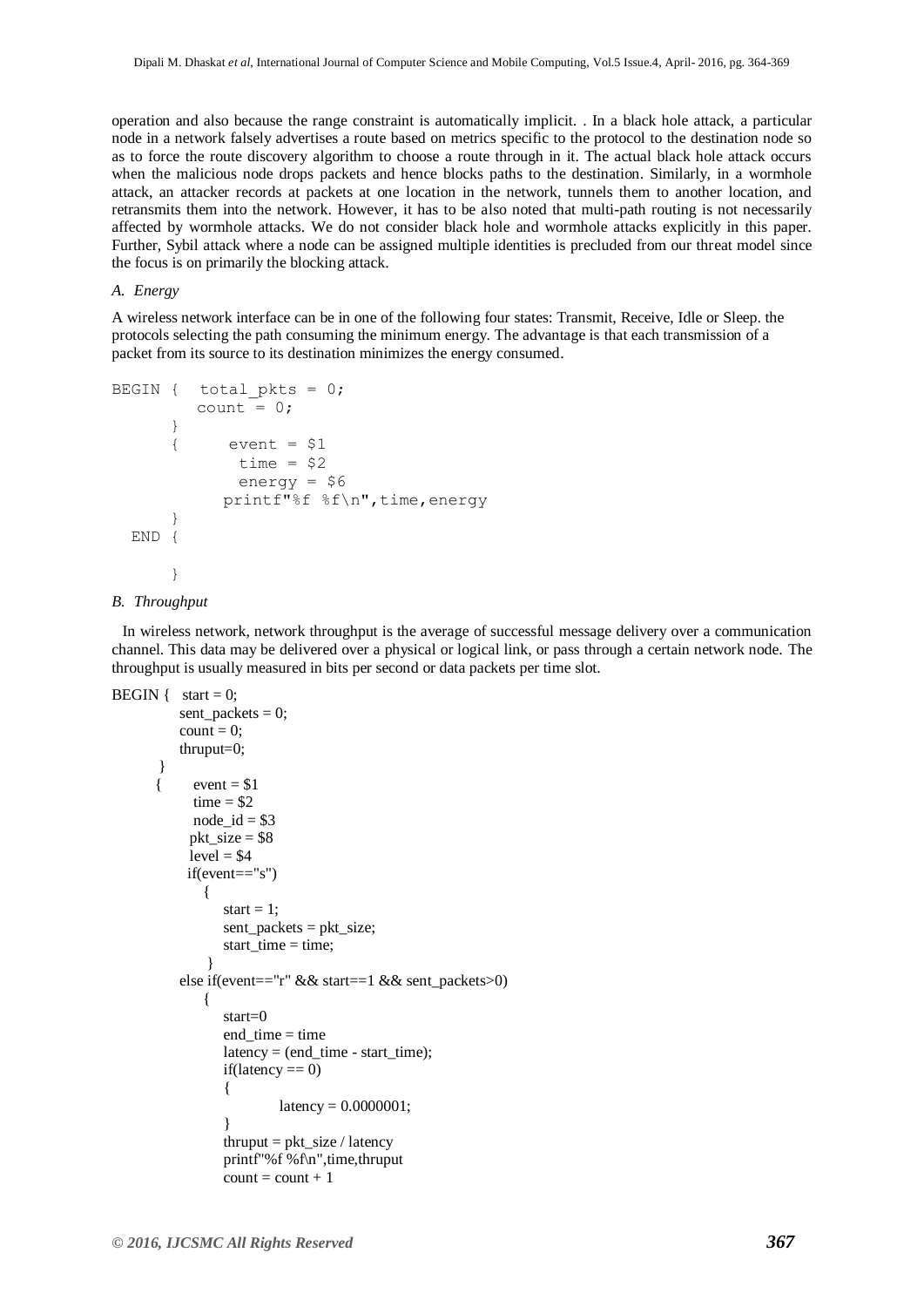} END { }

}

#### **V. PROPOSED WORK**

Blocking, node-isolation and network-will be too many parameters to the consider Partitioning type attacks are easy to launch and there are effective in the wireless networks domain due to the channel constraints and dynamic network topologies. We also try to design best-case scenarios for these attacks to succeed. Both low node-mobility and high node-mobility scenarios are considered. For comparison purposes, we also launch similar attacks on conventional single-path protocols and measure their impact. As we consider multipath routing protocols, the attacker has to consider the operation of multi-path routing since multiple paths will exist from the source to the destination. This attack cost due to the nodes close proximity to base stations. In a black hole attack, a particular node in a network falsely advertises a route based on metrics specific to the protocol to the destination node so as to force the route discovery algorithm to choose a route through in it. The actual black hole attack occurs when the malicious node drops packets and hence blocks paths to the destination. Similarly, in a wormhole attack, an attacker records at packets at one location in the network, tunnels them to another location, and retransmits them into the network. However, it has to be also noted that multi-path routing is not necessarily affected by wormhole attacks.

In a genetic algorithm, many individual solutions are randomly generated to form an initial population. This population then evolves over successive generations to give better solutions. Each generation is comprised of various phases, the most important being fitness evaluation, selection, reproduction and mutation. Fitness evaluation is the step in which the quality of an individual is assessed. Selection is an operation used to decide which individuals to use for reproduction and mutation in order to produce new search points. Reproduction is the process by which the genetic material in two or more parent individuals is combined to obtain one or more offspring. Mutation is normally applied to one individual in order to produce a new version of it where some of the original genetic material has been randomly changed. An individual is represented as a string of numbers known as a chromosome. Chromosomes are composed of genes where each gene is a set of values called alleles that represents an encoded decision variable. The binary encoding scheme of the decision variables is used for test interval optimization, due to its simplicity in mutation operation and also because the range constraint is automatically implicit. Using genetic algorithm, we calculated energy, throughput, jitter, delay and packet determination. We plotted the graph of energy, throughput, jitter, delay and packet determination.

## **VI.CONCLUSIONS**

This system demonstrates the superiority of multi-path protocols over traditional single-path protocols in terms of resiliency against blocking and node isolation-type attacks, especially in the wireless networks domain. Multi-path protocols for wireless network make it extremely hard for an adversary to efficiently launch such attacks. We believe that the results of our research will impact a number of areas including the security and robustness of routing protocols in mesh networks, threshold cryptography and network coding. Moreover, even though we do not necessarily consider insider attacks, we would like to point out that our analysis does allow for an attacker to possess topological information of the network, which is the case of an insider attack. Even in this case, our analysis shows that staging a blocking attack is hard for the attacker, in a network of reasonable size.

#### **ACKNOWLEDGEMENT**

Thank to Prof. P. L. Ramteke, HOD, Department of computer science and information technology, HVPM COET, Amravati, India

#### **REFERENCES**

- [1] Qi Duan, Mohit Virendra, Shambhu Upadhyaya "Minimum Cost Blocking Problem in Multi-Path Wireless Routing Protocols," IEEE TRANSACTIONS ON COMPUTERS, vol. 63, no. 7, July 2014.
- [2] Molly Mehra, M.L. Jayalal, R. Jehadeesan, S. Rajeswari, S.A.V. SatyaMurty "Genetic Algorithm Based Risk-Cost Analysis of Neutron Flux Monitoring System for Prototype Fast Breeder Reactor" IEEE ICRTIT 2011 MIT, Anna University, Chennai. June 5, 2011.
- [3] C.-K. Chau, R. Gibbens, R. Hancock, and D. Towsley, "Robust Multipath Routing in Large Wireless Networks," Proc. IEEE INFOCOM '11, pp. 271-275, Apr. 2011.
- [4] Y. Kato and F. Ono, "Node Centrality on Disjoint Multipath Routing," Proc. IEEE 73rd Vehicular Technology Conf., May 2011.
- [5] Jamal N. Al-karaki, Ahmed E. Kamal "ROUTING TECHNIQUES IN WIRELESS SENSOR NETWORKS" IEEE Wireless Communications, December 2004.